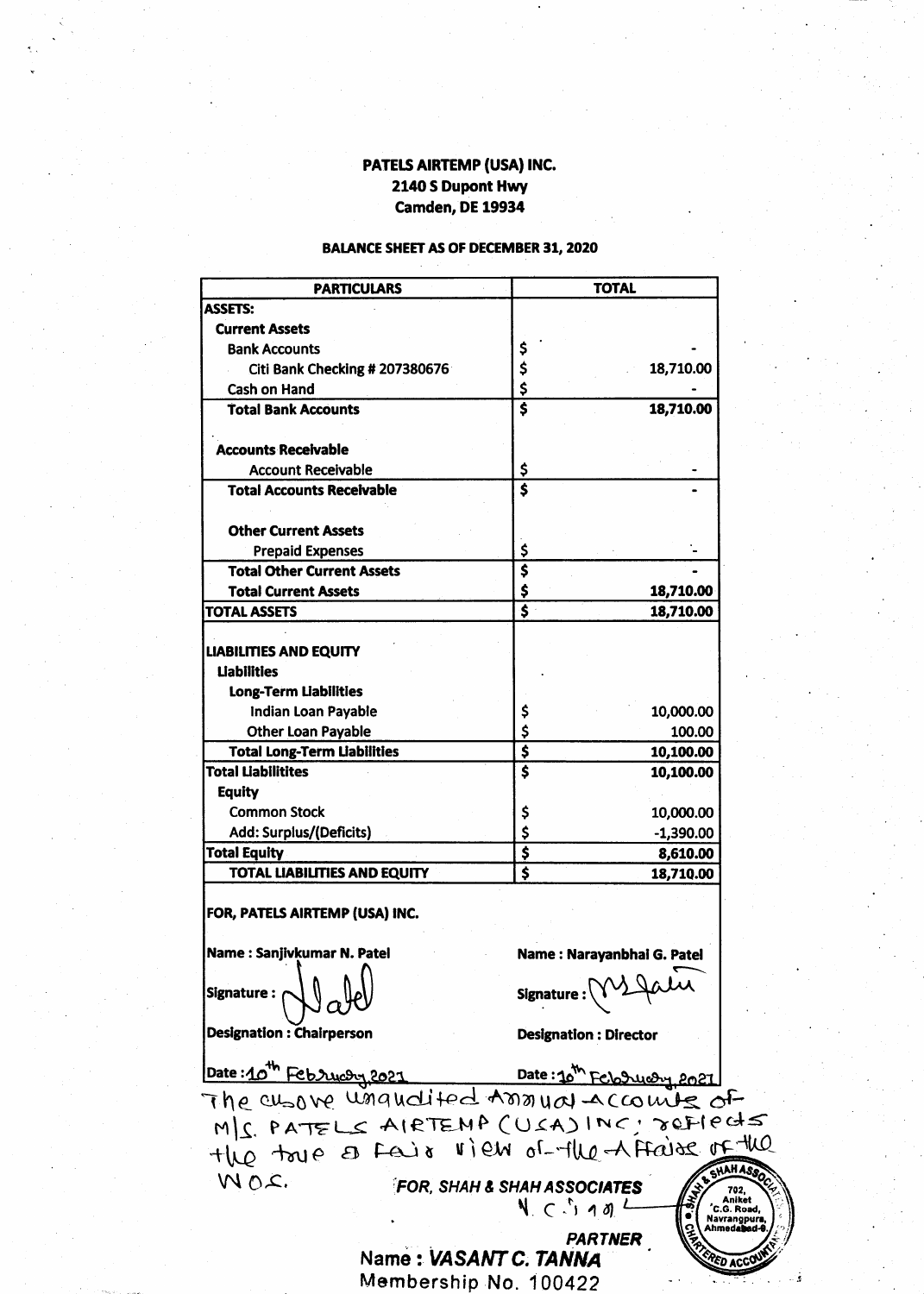### PATELS AIRTEMP (USA) INC. 2140 S Dupont Hwy **Camden, DE 19934**

#### STATEMENT OF PROFIT AND LOSS **JANUARY - DECEMBER 2020**

| <b>PARTICULARS</b>              | <b>Total</b>    |
|---------------------------------|-----------------|
| Income                          |                 |
| Sales of Product Income   \$    |                 |
| <b>Total Income</b>             | \$              |
|                                 |                 |
| <b>Cost of Goods Sold</b>       |                 |
| Cost of Goods Sold S            |                 |
| <b>Total Cost of Goods Sold</b> | Ś               |
| Gross Profit \$                 |                 |
| <b>Expenses</b>                 | \$              |
| <b>Total Expenses</b>           | \$              |
|                                 |                 |
| <b>Net Operating Income</b>     | Ś               |
| <b>Other Income</b>             |                 |
| Interest Income   \$            | 500.00          |
| <b>Total Other Income</b>       | \$<br>500.00    |
| <b>Other Expense</b>            |                 |
| <b>Expense</b>                  | -\$<br>1,890.00 |
| <b>Total Other Expense</b>      | \$<br>1,890.00  |
|                                 |                 |

FOR, PATELS AIRTEMP (USA) INC.

Name : Sanjivkumar N. Patel **Signature:** Designation : Chairperson

Date: 10th February, 2021

Name: Narayanbhai G. Patel مال مرابر Signature:

**Designation : Director** 

Date: 10th February, 2021



**FOR, SHAH & CHAH ASSOCIATES**  $N_{c}$   $(n + n)^{2}$ **PARTNER** 

Name: VASANT C. TANNA Membership No. 100422